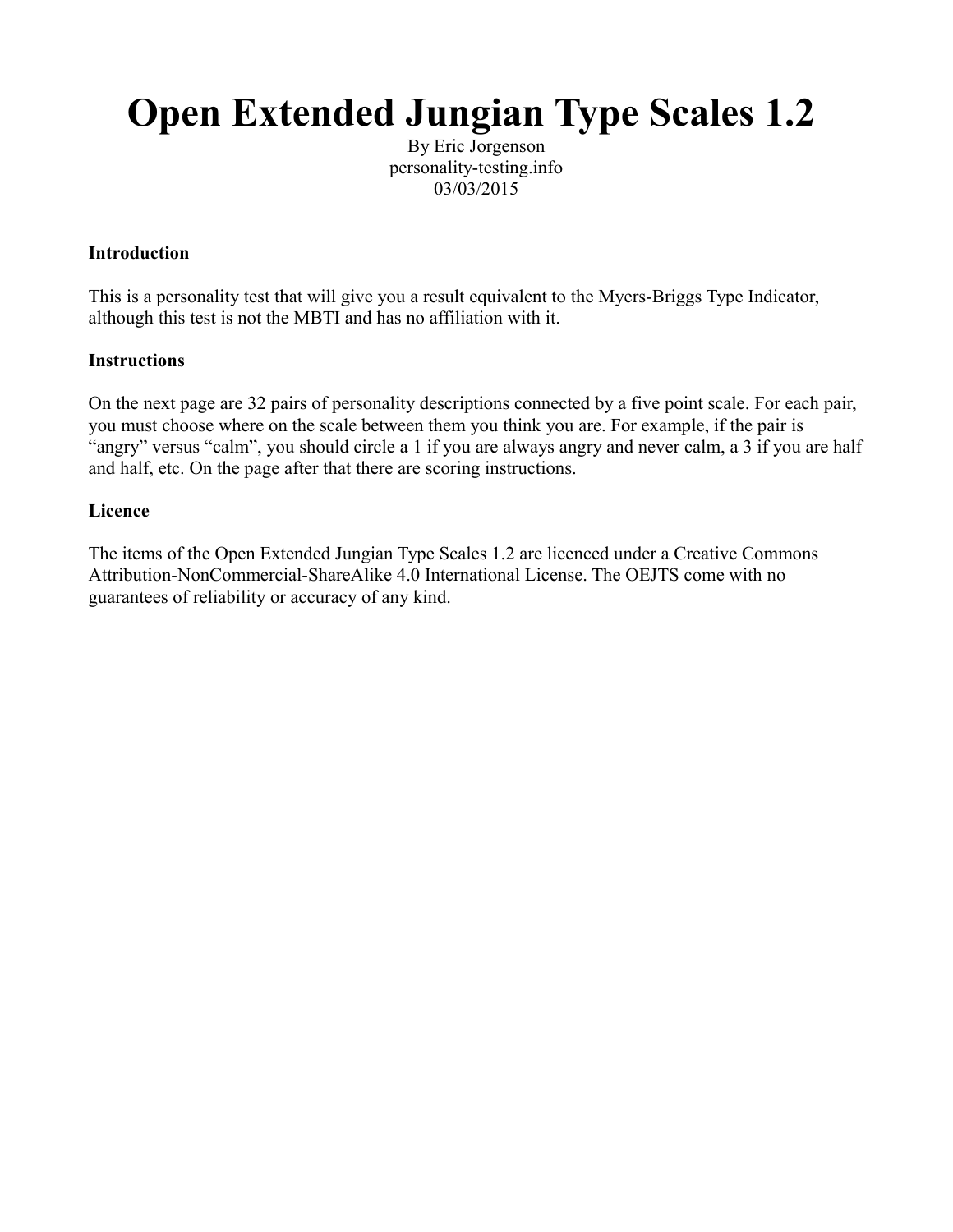| Q1             | makes lists                                                 | 1            | $\overline{2}$ | 3              | 4              | 5 | relies on memory                                            |
|----------------|-------------------------------------------------------------|--------------|----------------|----------------|----------------|---|-------------------------------------------------------------|
| Q2             | sceptical                                                   | $\mathbf{1}$ | 2              | $\mathfrak{Z}$ | 4              | 5 | wants to believe                                            |
| Q <sub>3</sub> | bored by time alone                                         | $\mathbf{1}$ | $\overline{2}$ | 3              | $\overline{4}$ | 5 | needs time alone                                            |
| Q4             | accepts things as they are                                  | $\mathbf{1}$ | $\overline{2}$ | 3              | $\overline{4}$ | 5 | unsatisfied with the ways things<br>are                     |
| Q5             | keeps a clean room                                          | $\mathbf{1}$ | $\overline{2}$ | 3              | 4              | 5 | just puts stuff where ever                                  |
| Q <sub>6</sub> | thinks "robotic" is an insult                               | $\mathbf{1}$ | $\overline{2}$ | 3              | $\overline{4}$ | 5 | strives to have a mechanical mind                           |
| Q7             | energetic                                                   | $\mathbf{1}$ | $\overline{2}$ | 3              | $\overline{4}$ | 5 | mellow                                                      |
| Q <sub>8</sub> | prefer to take multiple choice test                         | $\mathbf{1}$ | $\overline{2}$ | 3              | $\overline{4}$ | 5 | prefer essay answers                                        |
| Q9             | chaotic                                                     | $\mathbf{1}$ | $\overline{2}$ | 3              | 4              | 5 | organized                                                   |
| Q10            | easily hurt                                                 | $\mathbf{1}$ | 2              | 3              | 4              | 5 | thick-skinned                                               |
| Q11            | works best in groups                                        | $\mathbf{1}$ | $\overline{2}$ | 3              | $\overline{4}$ | 5 | works best alone                                            |
| Q12            | focused on the present                                      | $\mathbf{1}$ | $\overline{2}$ | 3              | $\overline{4}$ | 5 | focused on the future                                       |
| Q13            | plans far ahead                                             | $\mathbf{1}$ | $\overline{2}$ | 3              | $\overline{4}$ | 5 | plans at the last minute                                    |
| Q14            | wants people's respect                                      | $\mathbf{1}$ | $\overline{2}$ | 3              | $\overline{4}$ | 5 | wants their love                                            |
| Q15            | gets worn out by parties                                    | 1            | $\overline{2}$ | 3              | $\overline{4}$ | 5 | gets fired up by parties                                    |
| Q16            | fits in                                                     | $\mathbf{1}$ | $\overline{2}$ | 3              | $\overline{4}$ | 5 | stands out                                                  |
| Q17            | keeps options open                                          | $\mathbf{1}$ | $\overline{2}$ | 3              | $\overline{4}$ | 5 | commits                                                     |
| Q18            | wants to be good at fixing things                           | 1            | $\overline{2}$ | 3              | $\overline{4}$ | 5 | wants to be good at fixing people                           |
| Q19            | talks more                                                  | $\mathbf{1}$ | $\overline{2}$ | 3              | $\overline{4}$ | 5 | listens more                                                |
| Q20            | when describing an event, will tell<br>people what happened | $\mathbf{1}$ | $\overline{2}$ | 3              | 4              | 5 | when describing an event, will tell<br>people what it meant |
| Q21            | gets work done right away                                   | $\mathbf{1}$ | $\overline{2}$ | 3              | 4              | 5 | procrastinates                                              |
| Q22            | follows the heart                                           |              | $\overline{2}$ | 3              | 4              | 5 | follows the head                                            |
| Q23            | stays at home                                               | $\mathbf{1}$ | $\overline{2}$ | 3              | $\overline{4}$ | 5 | goes out on the town                                        |
| Q24            | wants the big picture                                       | $\mathbf{1}$ | $\overline{2}$ | 3              | $\overline{4}$ | 5 | wants the details                                           |
| Q25            | improvises                                                  | $\mathbf{1}$ | $\overline{2}$ | 3              | $\overline{4}$ | 5 | prepares                                                    |
| Q26            | bases morality on justice                                   | $\mathbf{1}$ | $\overline{2}$ | 3              | 4              | 5 | bases morality on compassion                                |
| Q27            | finds it difficult to yell very loudly                      | 1            | $\overline{2}$ | 3              | $\overline{4}$ | 5 | yelling to others when they are far<br>away comes naturally |
| Q28            | theoretical                                                 | $\mathbf{1}$ | $\overline{2}$ | 3              | $\overline{4}$ | 5 | empirical                                                   |
| Q29            | works hard                                                  | $\mathbf{1}$ | $\overline{2}$ | 3              | 4              | 5 | plays hard                                                  |
| Q30            | uncomfortable with emotions                                 | $\mathbf{1}$ | $\overline{2}$ | 3              | 4              | 5 | values emotions                                             |
| Q31            | likes to perform in front of other people                   | $\mathbf{1}$ | $\overline{2}$ | 3              | $\overline{4}$ | 5 | avoids public speaking                                      |
| Q32            | likes to know "who?", "what?",<br>"when?"                   | $\mathbf{1}$ | $\overline{2}$ | $\mathfrak{Z}$ | $\overline{4}$ | 5 | likes to know "why?"                                        |